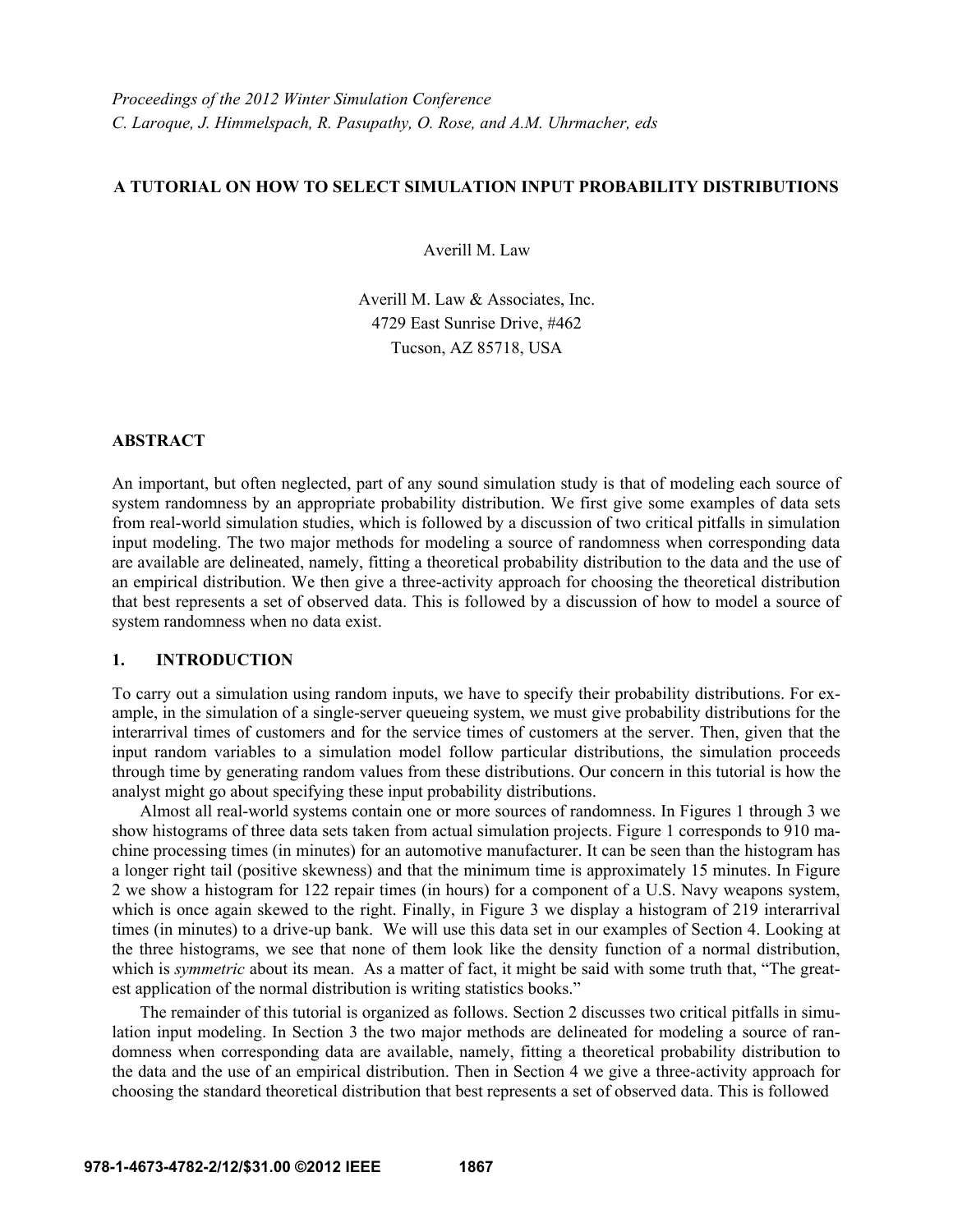# $\boxed{\phantom{1}}$  16 intervals of width 4.75 0.00 0.04 0.09 0.13 0.18  $0.22 -$ 2.38 11.88 21.38 30.88 40.38 49.88 59.38 68.88 Proportion **Histogram** Interval Midpoint

*Law* 

Figure 1: Histogram of 910 processing times for an automotive manufacturer



Figure 2: Histogram of 122 repair times for a U.S. Navy weapons system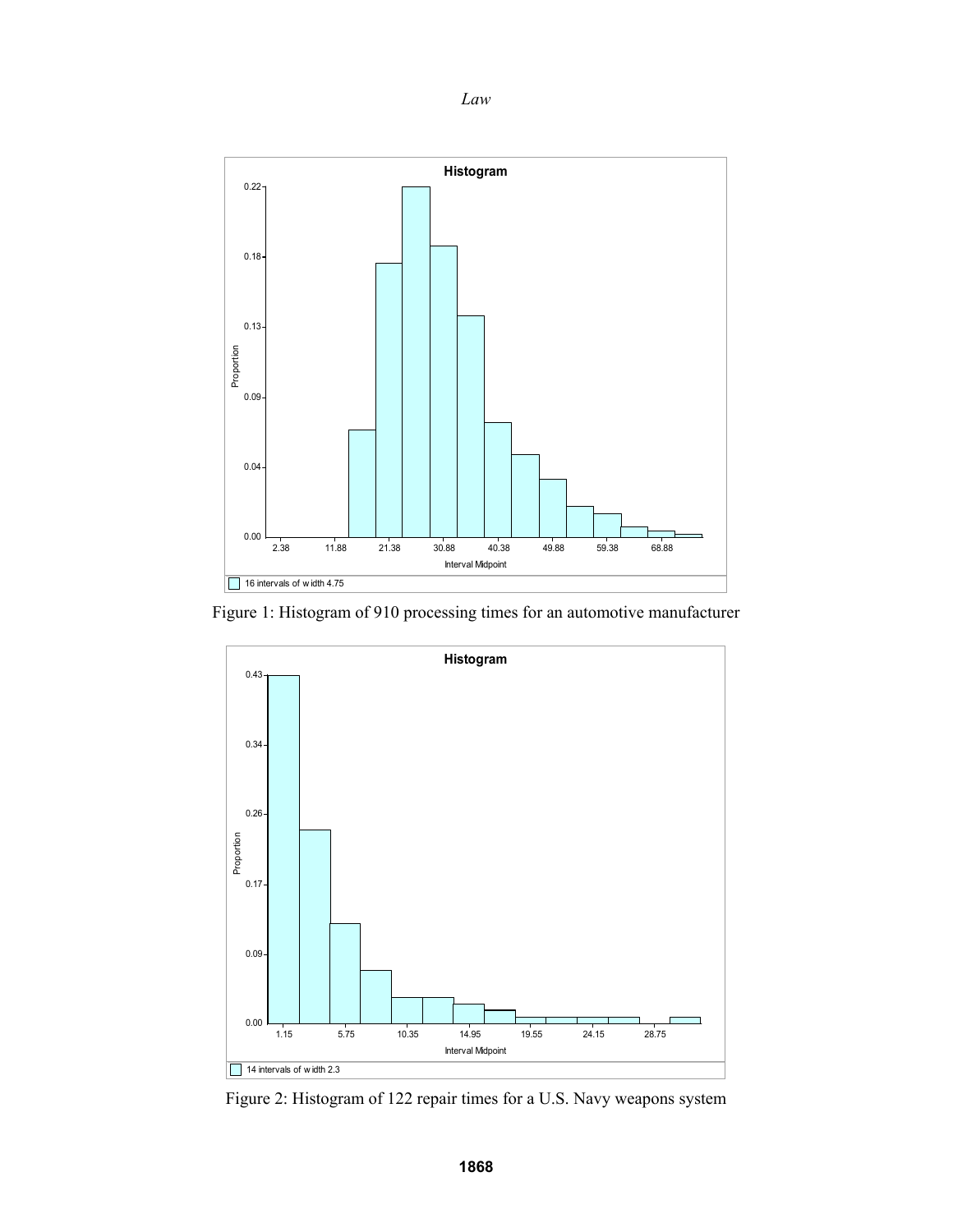

Figure 3: Histogram of 219 interarrival times to a drive-up bank

in Section 5 by a discussion of how to model a source of system randomness when no data exist. Section 6 is a summary of this paper.

 Portions of this paper are based on chapter 6 of Law (2007). Other references on simulation input modeling are Banks et al. (2010), Biller and Gunes (2010), and Kuhl et al. (2009). The graphical plots and goodness-of-fit tests presented in this paper were developed using the ExpertFit distribution-fitting software [see Averill (2012)].

# **2. TWO FUNDAMENTAL PITFALLS IN SIMULATION INPUT MODELING**

We have identified a number of pitfalls that can undermine the success of a simulation study [see section] 1.9 in Law (2007)]. Two of these pitfalls that directly relate to simulation input modeling are discussed in the following sections.

# **2.1 Pitfall Number 1: Replacing a Distribution by its Mean**

Simulation analysts have sometimes replaced an input probability distribution by the perceived value of its mean in their simulation models. This practice may be caused by a lack of understanding of this issue on the part of the analyst or by lack of information on the actual form of the distribution (e.g., only an estimate of the mean of the distribution is available). Such a practice may produce completely erroneous simulation results, as is shown by the following example.

 Consider a single-server queueing system (e.g., a manufacturing system consisting of a single machine tool) at which jobs arrive to be processed. Suppose that the mean interarrival time of jobs is 1 minute and that the mean service time is 0.99 minute. Suppose further that the interarrival times and service times each have an exponential distribution. Then it can be shown that the long-run mean delay in the queue is *approximately 98*. On the other hand, suppose we were to follow the dangerous practice of replacing each source of randomness with a constant value. If we assume that each interarrival time is *exactly* 1 minute and each service time is *exactly* 0.99 minute, *then each job is finished before the next ar-*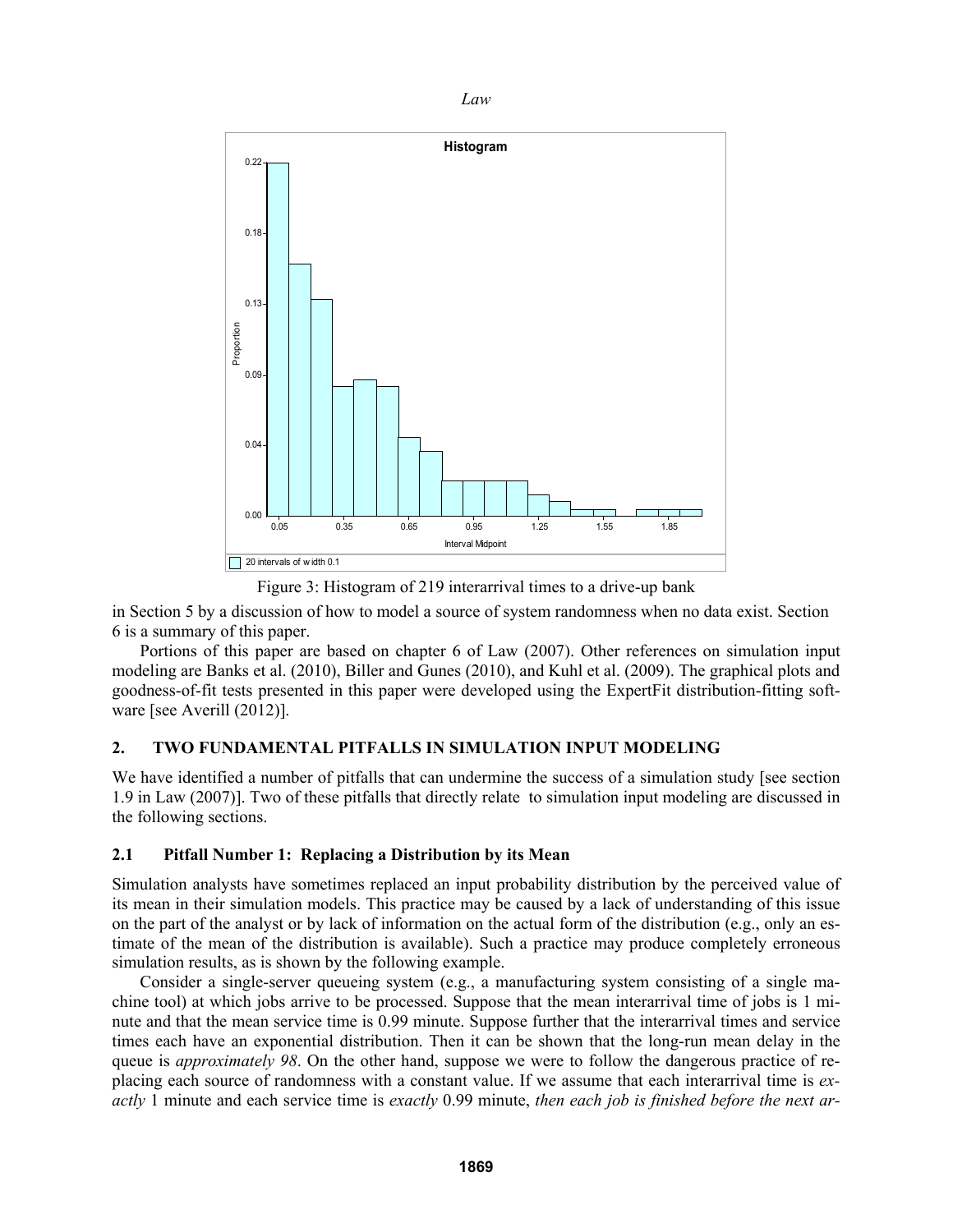*rives and no job ever waits in the queue*! The variability of the probability distributions, rather than just their means, has a significant effect on the congestion level in most queueing-type (e.g., manufacturing, service, and transportation) systems.

#### **2.2 Pitfall Number 2: Using the Wrong Distribution**

We have seen the importance of using a distribution to represent a source of randomness. However, as we will now see, the actual distribution used is also critical. It should be noted that many simulation practitioners and simulation books widely use normal input distributions, even though in our experience this distribution will *rarely* be appropriate to model a source of randomness such as service times (see Figures 1 through 3).

 Suppose for the queueing system in Section 2.1 that jobs have exponential interarrival times with a mean of 1 minute. We have 98 service times that have been collected from the system, but their underlying probability distribution is unknown. We fit the best Weibull distribution and the best normal distribution (and others) to the observed service-time data. However, as shown by the analysis in section 6.7 of Law (2007), the *Weibull distribution* actually provides the best overall model for the data.

 We then made 100 independent simulation runs of length 10,000 delays of the system using *each* of the fitted distributions. The overall average delay in the queue (i.e., based on 1,000,000 delays) for the Weibull distribution was 2.69 minutes, which should be close to the average delay in queue for the actual system. On the other hand, the average delay in queue for the normal distribution was 3.31 minutes, corresponding to a *model output error of 23 percent*. It is interesting to see how poorly the normal distribution works, given that it is the most well-known distribution.

# **3. METHODS OF REPRESENTING RANDOMNESS GIVEN THAT SYSTEM DATA ARE AVAILABLE**

Suppose that independent, identically distributed (IID) data  $X_1, X_2, \ldots, X_n$  are available from a continuous distribution (e.g., service times) with distribution function *F*(*x*). [Discrete distributions are discussed in Law (2007).] Our goal is to find a distribution that provides a sufficiently accurate *approximation* to  $F(x)$ so that "valid" results are obtained from our simulation study. [We will probably never know  $F(x)$  exactly.] There are two major approaches for trying to find a good approximation to  $F(x)$ , which are discussed in the following sections.

# **3.1 Fitting Standard Theoretical Distributions to the Data**

With this approach we "fit" various standard theoretical distributions (e.g., exponential, lognormal, or Weibull) to our data with the goal of finding one that provides a good approximation to  $F(x)$ . What it means to fit a distribution to data and how we determine the quality of the representation are discussed in Section 4. The major drawback of this approach is that for some data sets we simply cannot find a theoretical distribution that provides a good representation for our data. Two possible reasons for this are that our data are actually from two or more heterogeneous populations or that the data have been significantly rounded (e.g., service times that have been rounded to the nearest hour), effectively discretizing the data in the latter case.

# **3.2 Using an Empirical Distribution Constructed from the Data**

With this approach we construct an empirical distribution  $\tilde{F}(x)$  from our data, which is used as an approximation to  $F(x)$ . Let  $X_{(i)}$  denote the *i*th smallest of the  $X_i$ 's, so that  $X_{(1)} \le X_{(2)} \le \cdots \le X_{(n)}$ . Then we define  $\tilde{F}(x)$  as follows: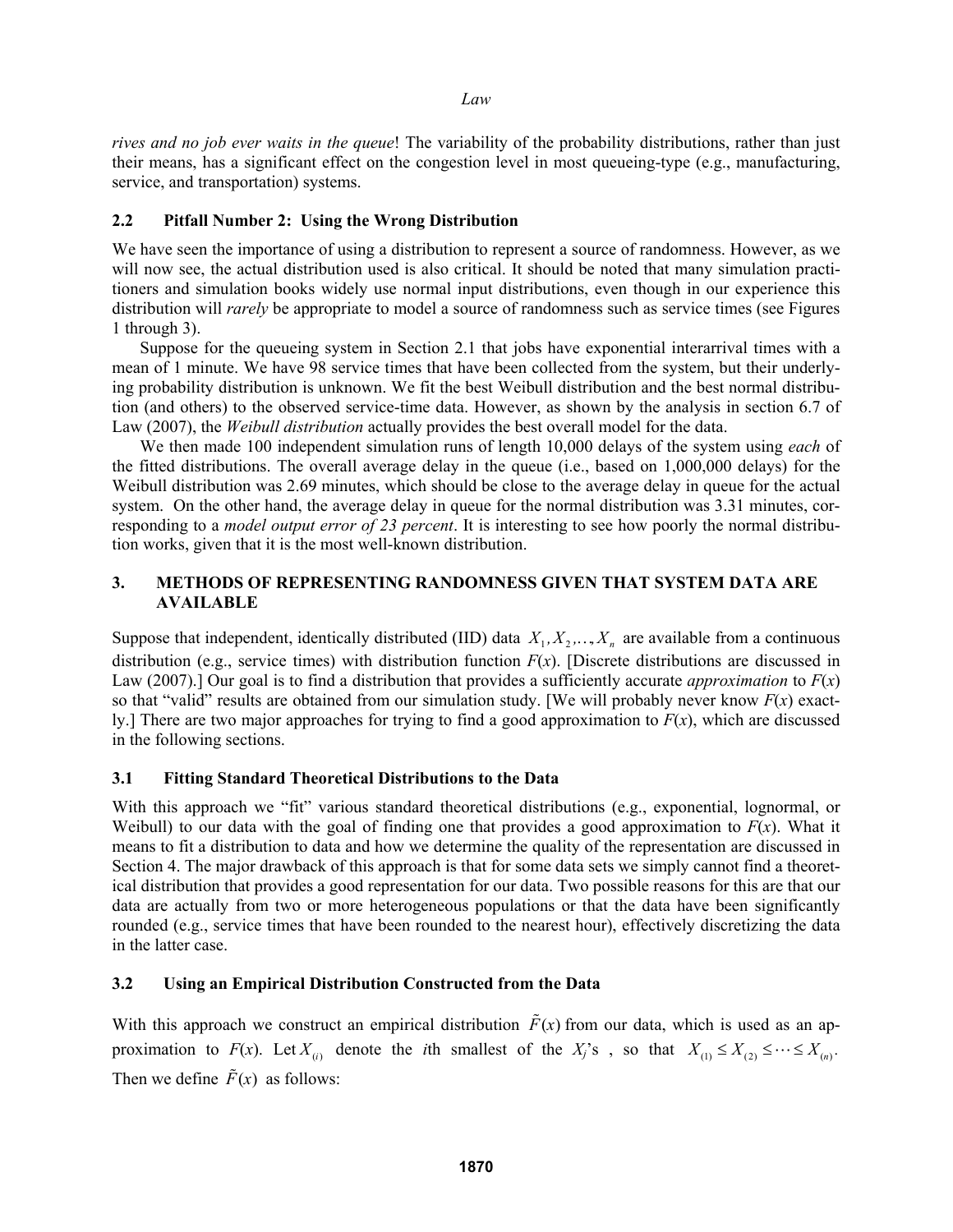$$
\tilde{F}(x) = \begin{cases}\n0 & \text{if } x < X_{(1)} \\
\frac{i-1}{n-1} + \frac{x - X_{(i)}}{(n-1)(X_{(i+1)} - X_{(i)})} & \text{if } X_{(i)} \le x < X_{(i+1)} \text{ for } i = 1, 2, ..., n-1 \\
1 & \text{if } X_{(n)} \le x\n\end{cases}
$$

An illustration for  $n = 5$  is given in Figure 4.



Figure 4: Continuous, piecewise-linear empirical distribution function

The major disadvantage of using the empirical distribution function  $\tilde{F}(x)$  is that values outside of the range of the observed data, namely,  $[X_{(1)}, X_{(n)}]$  cannot be generated in the simulation, which is a problem if *n* is "small." Another problem with using an empirical distribution is that 2*n* values (i.e., the *n*  $X_{(i)}$ 's and their corresponding cumulative probabilities) have to be entered into the simulation model, which may be problematic for "large" *n*.

#### **3.3 Deciding which Approach to Use**

If a standard theoretical distribution can be found that provides a good representation of our data (see Section 4.3), then we believe that this approach is preferable over the use of an empirical distribution, because of its shortcomings of the latter approach noted above. Also, a theoretical distribution provides a compact representation of our data that smoothes out any "irregularities." If a good theoretical distribution cannot be found, then an empirical distribution should be used. As the sample size *n* get gets larger,  $F(x)$  will converge to  $F(x)$ , but there is still the problem of entering the 2*n* values into the simulation model.

#### **4. FINDING THE THEORETICAL PROBABILITY DISTRIBUTION THAT BEST REPRESENTS A DATA SET**

In this section we discuss the three basic activities in specifying a theoretical distribution on the basis of the observed data  $X_1, X_2, \ldots, X_n$ .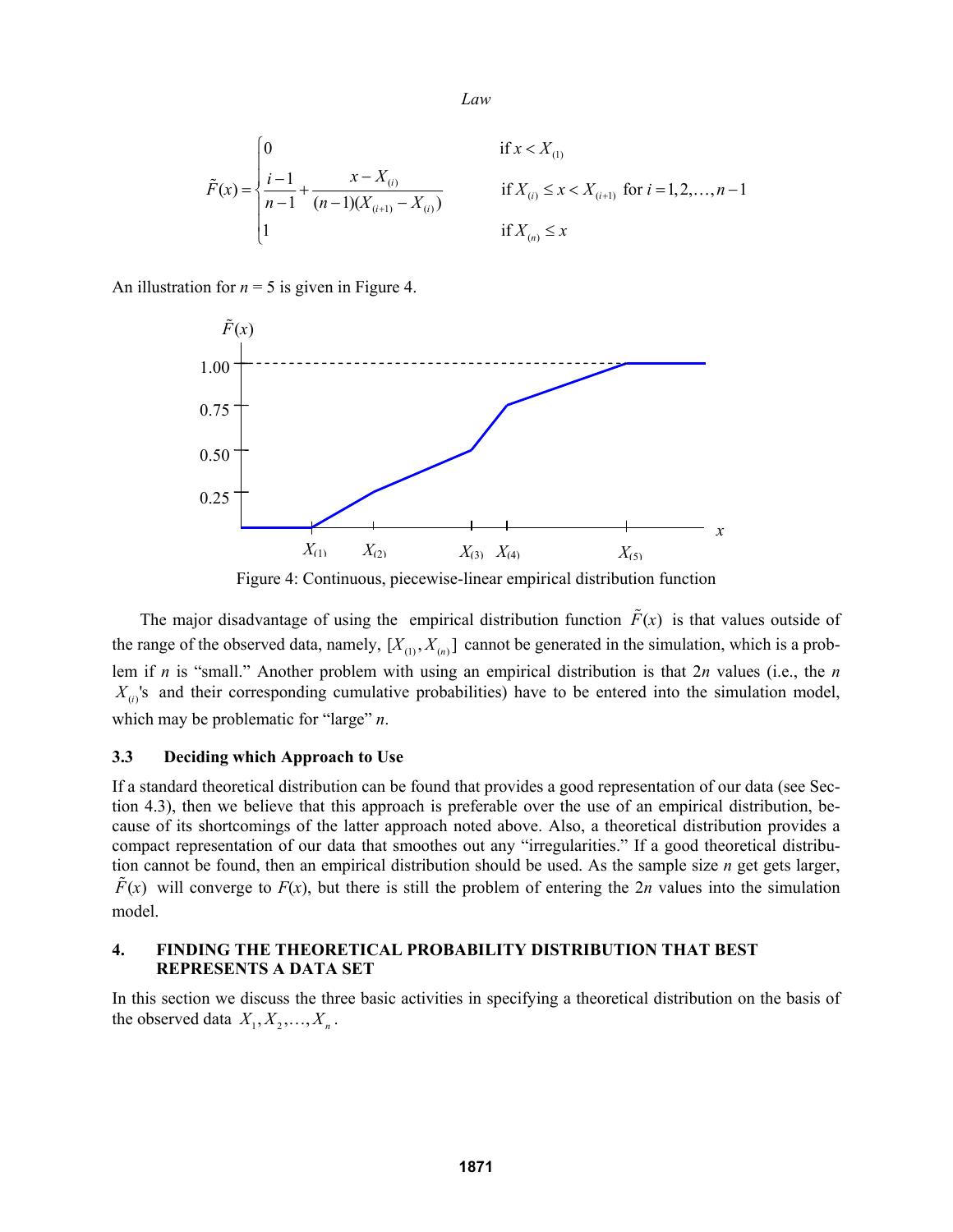#### **4.1 Activity I: Hypothesizing Families of Distributions**

The first step in selecting a particular input distribution is to decide what general families (e.g., exponential, gamma, Weibull, normal, or lognormal) appear to be appropriate on the basis of their shapes, without worrying (yet) about the specific parameter values for these families.

 Some distributions are characterized at least partially by functions of their *true* parameters. In Table 1 we give a number of these functions, formulas to estimate these functions from IID data (these estimates are called *summary or descriptive statistics*), and comments about their interpretation or use. These functions might be used in some cases to suggest an appropriate distribution family. For a symmetric continuous distribution (e.g., normal), the mean  $\mu$  is equal to the median  $x_{0.5}$ . Thus, if the estimates  $\bar{X}(n)$  and  $\hat{x}_{0.5}$ are almost "equal," then this is some indication that the underlying distribution may be symmetric. If  $\bar{X}(n) > \hat{x}_{0.5}$ , then it is often (but not always) true that the underling density function has a longer right tail than left tail, and vice versa.

| <b>Function</b>                                                           | Sample estimate (summary statistic)                                                                                                                                                        | Comments                                   |
|---------------------------------------------------------------------------|--------------------------------------------------------------------------------------------------------------------------------------------------------------------------------------------|--------------------------------------------|
| Mean $\mu$                                                                | $\overline{X}(n)$                                                                                                                                                                          | of<br>Measure<br>central<br>tendency       |
| Median $x_{0.5}$                                                          | if $n$ is odd<br>$\hat{x}_{0.5}(n) = \begin{cases} X_{((n+1)/2)} & \text{if } n \text{ is odd} \\ \left[ X_{(n/2)} + X_{((n/2)+1)} \right] / 2 & \text{if } n \text{ is even} \end{cases}$ | Alternative measure of<br>central tendency |
| Variance $\sigma^2$                                                       | $S^2(n)$                                                                                                                                                                                   | Measure of variability                     |
| Coefficient of<br>variation,<br>$cv = \frac{\sqrt{\sigma^2}}{2}$<br>$\mu$ | $\overline{\text{ev}}(n) = \frac{\sqrt{S^2(n)}}{\overline{X}(n)}$                                                                                                                          | Alternative measure of<br>variability      |
| Skewness,<br>$v = \frac{E[(X - \mu)^3]}{(\sigma^2)^{3/2}}$                | $\hat{v}(n) = \frac{\sum_{i=1}^{n} [X_i - X(n)]^3 / n}{\left[S^2(n)\right]^{3/2}}$                                                                                                         | Measure of symmetry                        |

Table 1. Useful Summary Statistics

 The *coefficient of variation* cv can sometimes provide useful information about the form of a continuous distribution. In particular,  $cv = 1$  for the exponential distribution. The *skewness*  $v$  is a measure of the symmetry of a distribution. For symmetric distributions like the normal,  $v = 0$ . If  $v > 0$ , the distribution is skewed to the right (i.e., the density has a longer right tail than left tail); if  $\nu \leq 0$ , the distribution is skewed to the left. Thus, the estimated skewness  $\hat{v}(n)$  can be used to ascertain the shape of the underlying density function.

 A histogram of the data is one of the most useful tools for determining the shape of the underlying density function, since it is essentially a graphical estimate of the density. However, a fundamental problem with making a histogram is in choosing the interval width *w*, and we recommend selecting the smallest interval width *w* that gives us a reasonably "smooth" histogram.

**Example 1.** Consider the 219 interarrival times of cars to a drive-up bank in Figure 3. The summary statistics for these data are given in Table 2. Since  $\overline{X}(219) = 0.399 > 0.270 = \hat{x}_{0.5}(219)$  and  $\hat{v}(219) = 1.458$ , this suggests that the underlying distribution is skewed to the right, rather than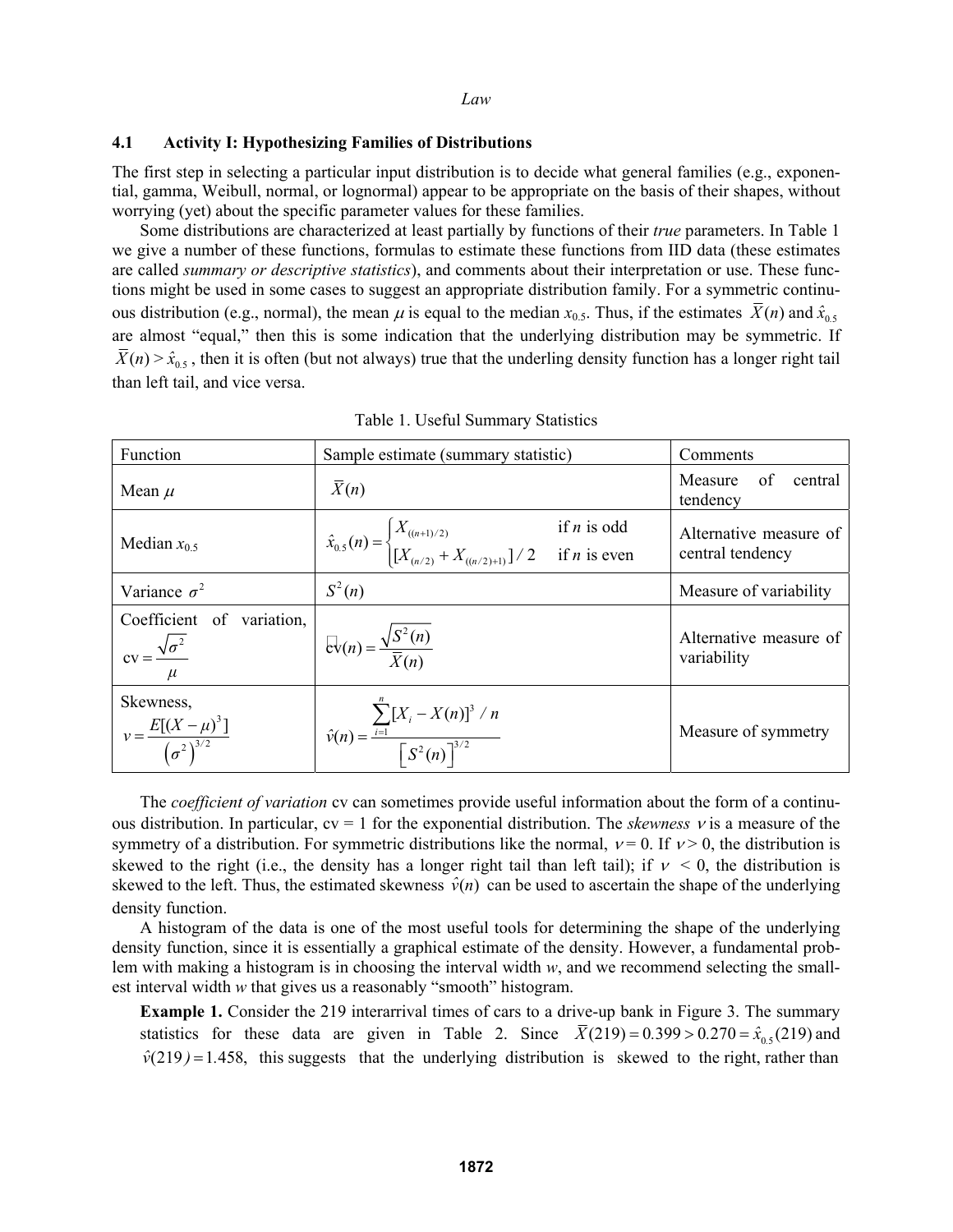symmetric. Furthermore,  $ev(219) = 0.953$ , which is close to the theoretical value of 1 for the exponential distribution. A smooth histogram of the data with  $w = 0.1$  was given in Figure 3. In Figure 5 Table 2: Summary Statistics for the Interarrival Time Data

| Summary statistic        | Value |
|--------------------------|-------|
| Mean                     | 0.399 |
| Median                   | 0.270 |
| Variance                 | 0.144 |
| Coefficient of variation | 0.953 |
| <b>Skewness</b>          | 1458  |



Figure 5: Histogram of 219 interarrival times to a drive-up bank with an interval width of 0.05

we give a histogram of the data when the interval width is  $w = 0.05$ , and we see that this histogram is fairly "jagged." (A histogram with an interval width of 0.15 is also smooth.) Thus, the smooth his togram with the smallest interval width corresponds to  $w = 0.1$  and its shape resembles that of an exponential density.

# **4.2 Activity II: Estimation of Parameters**

After one or more candidate families of distributions have been hypothesized in Activity I, we must somehow specify the values of their parameters in order to have completely specified distributions for possible use in our simulation model. (For example, the exponential distribution has one parameter *β* that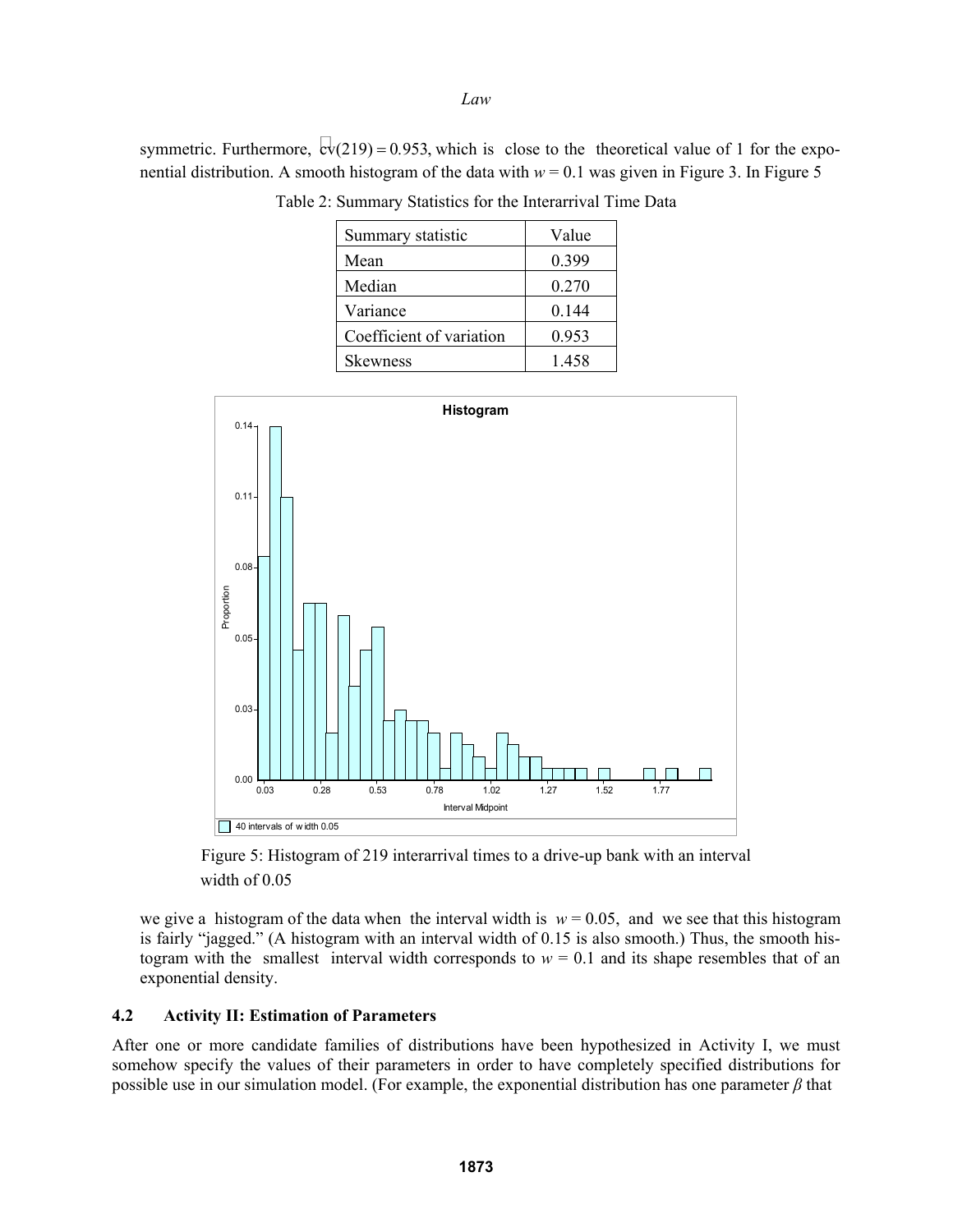is its mean.) Our IID data  $X_1, X_2, ..., X_n$  were used to help us hypothesize distributions, and these same data can also be used to estimate their parameters. When data are used directly in this way to specify a numerical value for an unknown parameter, we say that we are *estimating* that parameter from the data.

 An *estimator* is a numerical function of the data. There are many ways to specify the form of an estimator for a particular parameter of a given distribution, and many ways to evaluate the quality of an estimator. We shall consider only one type, *maximum-likelihood estimators* (MLEs), for three reasons: (1) MLEs have several desirable properties often not enjoyed by alternative methods of estimation, (2) the use of MLEs turns out to be important in justifying the chi-square and Kolmogorov-Smirnov goodnessof-fit tests, and the central idea of maximum-likelihood estimation has a strong intuitive appeal.

 Suppose that we have hypothesized a continuous distribution for our data that has one unknown parameter  $\theta$ . Let  $f_{\theta}(x)$  denote the probability density function for this distribution, so that the parameter  $\theta$ is part of the notation. *Given that we have already observed* the IID data  $X_1, X_2, ..., X_n$ , we define the likelihood function  $L(\theta)$  as follows:

$$
L(\theta) = f_{\theta}(X_1)f_{\theta}(X_2)\cdots f_{\theta}(X_n)
$$

 $L(\theta)$ , which is just the joint probability density function since the data are independent, can be *thought of* as giving the probability (likelihood) of obtaining our observed data if  $\theta$  is the value of the unknown parameter [see problem 6.26 in Law (2007) for a justification]. Then the MLE of the unknown value of  $\theta$ , which we denote by  $\hat{\theta}$ , is defined to be that value of  $\theta$  that maximizes  $L(\theta)$ ; that is,  $L(\hat{\theta}) \ge L(\theta)$  for all possible values of  $\theta$ . Thus,  $\hat{\theta}$  "best explains" the data that we have collected.

**Example 2.** For the exponential distribution that appeared to be good candidate distribution in Example 1,  $\theta = \beta (\beta > 0)$  and

$$
f_{\beta}(x) = \frac{1}{\beta} e^{-x/\beta} \text{ for } x \ge 0
$$

The likelihood function is

$$
L(\beta) = \left(\frac{1}{\beta}e^{-X_1/\beta}\right)\left(\frac{1}{\beta}e^{-X_2/\beta}\right)\cdots\left(\frac{1}{\beta}e^{-X_n/\beta}\right) = \beta^{-n}\exp\left(-\frac{1}{\beta}\sum_{i=1}^n X_i\right)
$$

and we seek the value of  $\beta$  that maximizes  $L(\beta)$  over all  $\beta > 0$ . The task is more easily accomplished if, instead of working directly with  $L(\beta)$ , we work with its logarithm. Thus, we define the *log-likelihood function*  $l(\beta)$  as

$$
l(\beta) = \ln L(\beta) = -n \ln \beta - \frac{1}{\beta} \sum_{i=1}^{n} X_i
$$

Since the logarithm is strictly increasing, maximizing  $L(\beta)$  is equivalent to maximizing  $l(\beta)$ , which is much easier. Standard differential calculus can be used to maximize  $l(\beta)$  by setting its derivative to zero and solving for *β*. That is,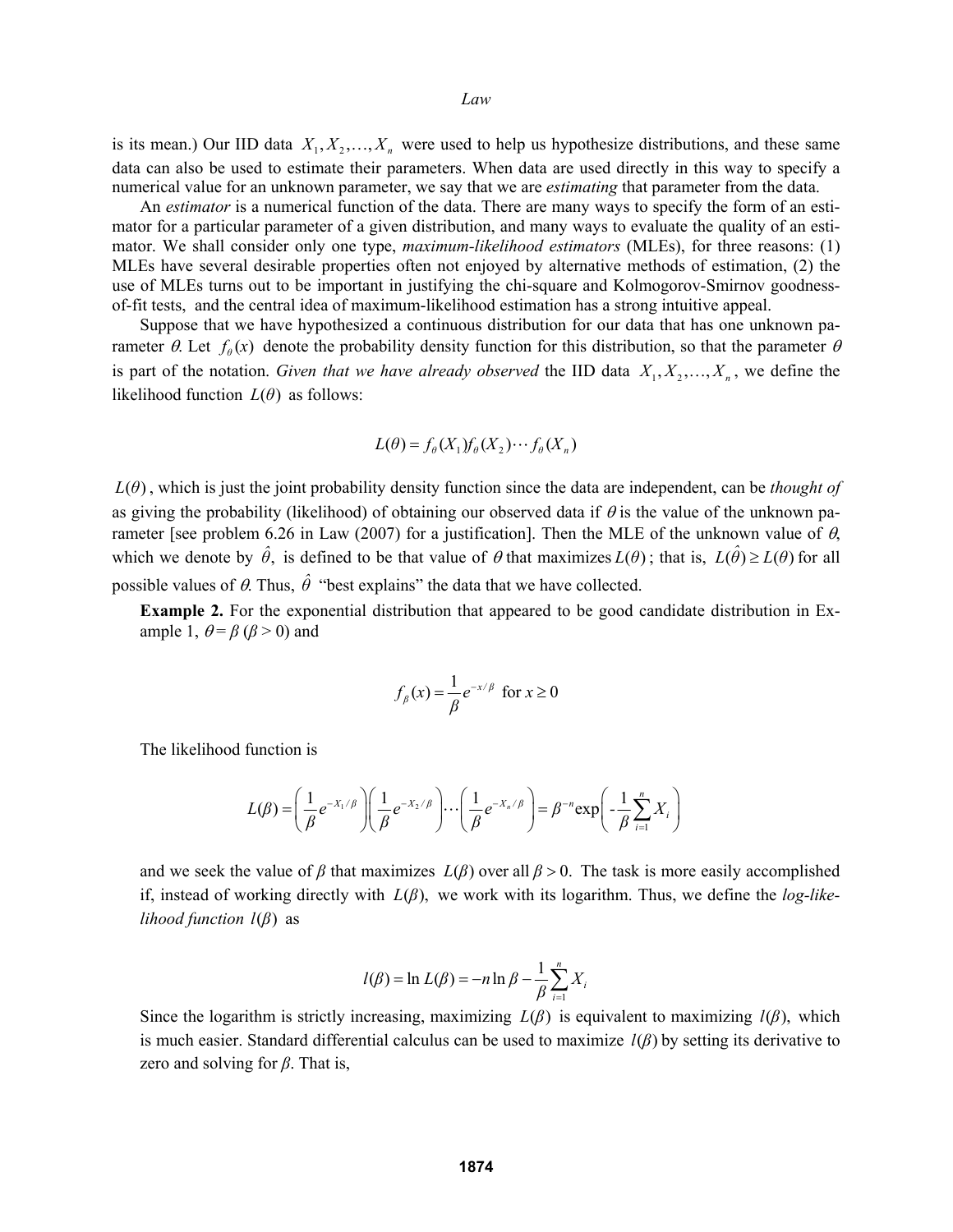$$
\frac{dl}{d\beta} = \frac{-n}{\beta} + \frac{1}{\beta^2} \sum_{i=1}^n X_i
$$

which equals zero if and only if

$$
\beta = \sum_{i=1}^n X_i / n = \overline{X}(n)
$$

To make sure that that  $\beta = \overline{X}(n)$  is a maximizer of  $l(\beta)$  (as opposed to a minimizer or an inflection point), a sufficient (but not necessary) condition is that  $\frac{d^2l}{d\beta^2}$ , evaluated at  $\beta = \overline{X}(n)$ , be negative, which is the case here. Notice that the MLE is quite natural here, since  $\beta$  is the mean of the hypothesized distribution and the MLE is the *sample* mean, which is an unbiased estimator of *β* . For the data

of Example 1,  $\hat{\beta} = \overline{X}(219) = 0.399$ .

#### **4.3 Activity III: Determining How Representative the Fitted Distributions Are**

After determining one or more probability distributions that might fit our observed data in Activities I and II, we must now closely examine these distributions to see how well they represent the true underlying distribution for our data. If several of these distributions are "representative," we must determine which distribution provides the best fit. Remember that in general, none of our fitted distributions will probably be *exactly* correct. What we are really trying to do is to determine a distribution that is accurate enough for the intended purposes of the model.

 In this section we discuss both graphical procedures and goodness-of-fit hypothesis tests for determining the "quality" of our fitted distributions.

#### **4.3.1 Graphical Procedures**

We discuss two heuristic graphical procedures for comparing fitted distributions with the true underling distribution.

#### **Density-Histogram Plots**

For continuous data, a *density-histogram plot* can be made by plotting  $w \hat{f}(x)$  over the histogram and looking for similarities, where  $\hat{f}(x)$  is the density function of a fitted distribution. (Note that the area under a histogram is *w*, while the area under a density is 1.)

 **Example 3.** For the interarrival-time data of Example 1, we hypothesized an exponential distribution and obtained the MLE  $\hat{\beta} = 0.399$  in Example 2. Thus, the density function of the fitted distribution is

$$
\hat{f}(x) = \begin{cases} 2.506e^{-x/0.399} & \text{if } x \ge 0\\ 0 & \text{otherwise} \end{cases}
$$

For the histogram in Figure 3, we give a density-histogram plot in Figure 6.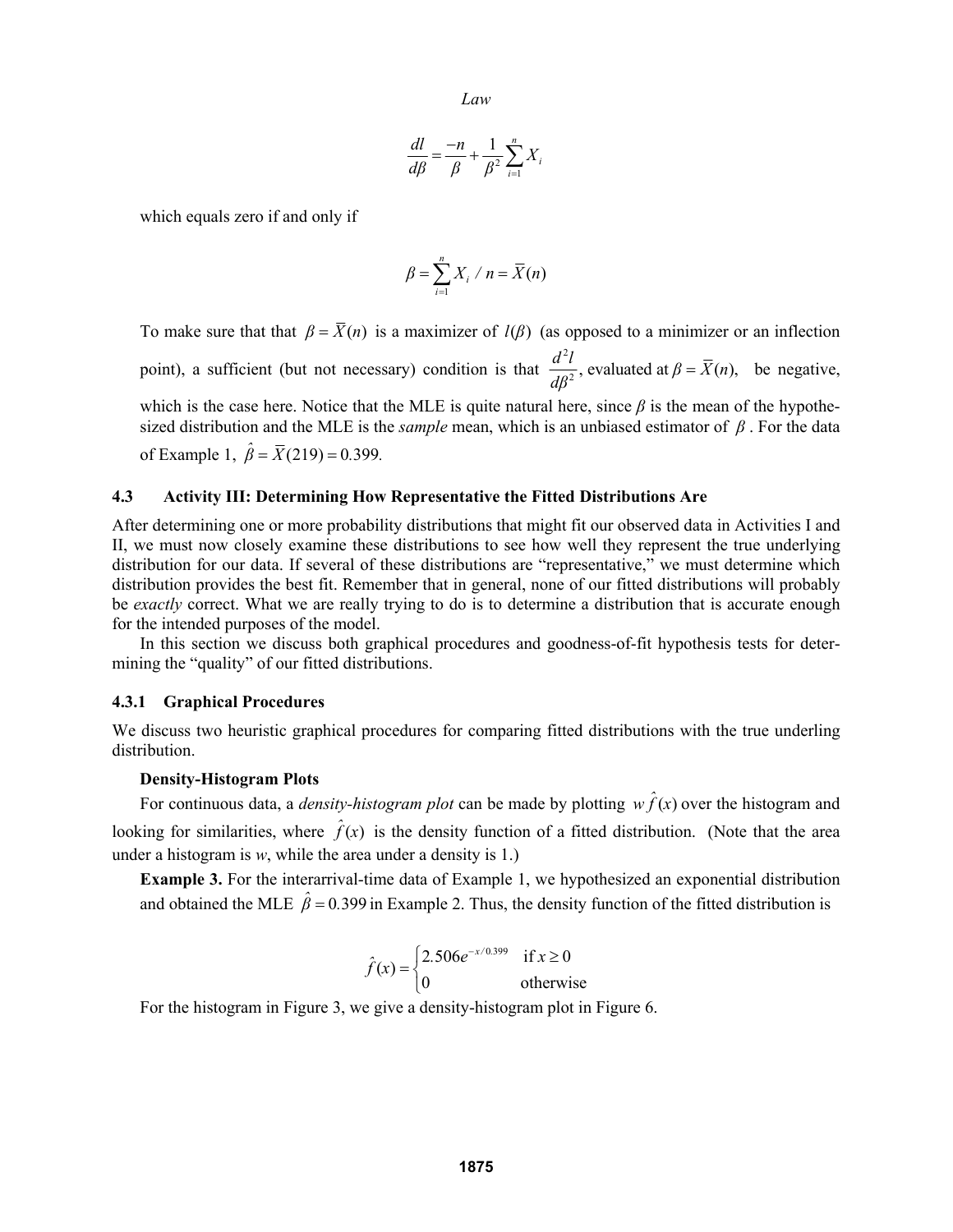

Figure 6: Density-histogram plot for the fitted exponential distribution and the interarrival-time data

# **Distribution-Function-Differences Plots**

 The density-histogram plot can be thought of as a comparison of the individual probabilities of the fitted distribution and of the individual probabilities of the true underlying distribution. We can also make a graphical comparison of cumulative probabilities (distribution functions). Define a sample distribution function  $F_n(x)$  as follows:

$$
F_n(x) = \frac{\text{number of } X_i's \le x}{n}
$$

which is the proportion of observations that are less than or equal to *x*. Let  $\hat{F}(x)$  be the distribution function of the fitted distribution. A *distribution-function-differences plot* is a plot of the differences between  $\hat{F}(x)$  and  $F_n(x)$ , over the range of the data. If the fitted distribution is a perfect fit and the sample size is infinite, then this plot will be a horizontal line at height 0. Thus, the greater the vertical deviations from this line, the worse the quality of fit.

 **Example 4.** A distribution-function-differences plot for the interarrival-time data of Example 1 and the fitted exponential distribution is given in Figure 7. This plot indicates a good fit except possibly at the lower end of the range of the observed data.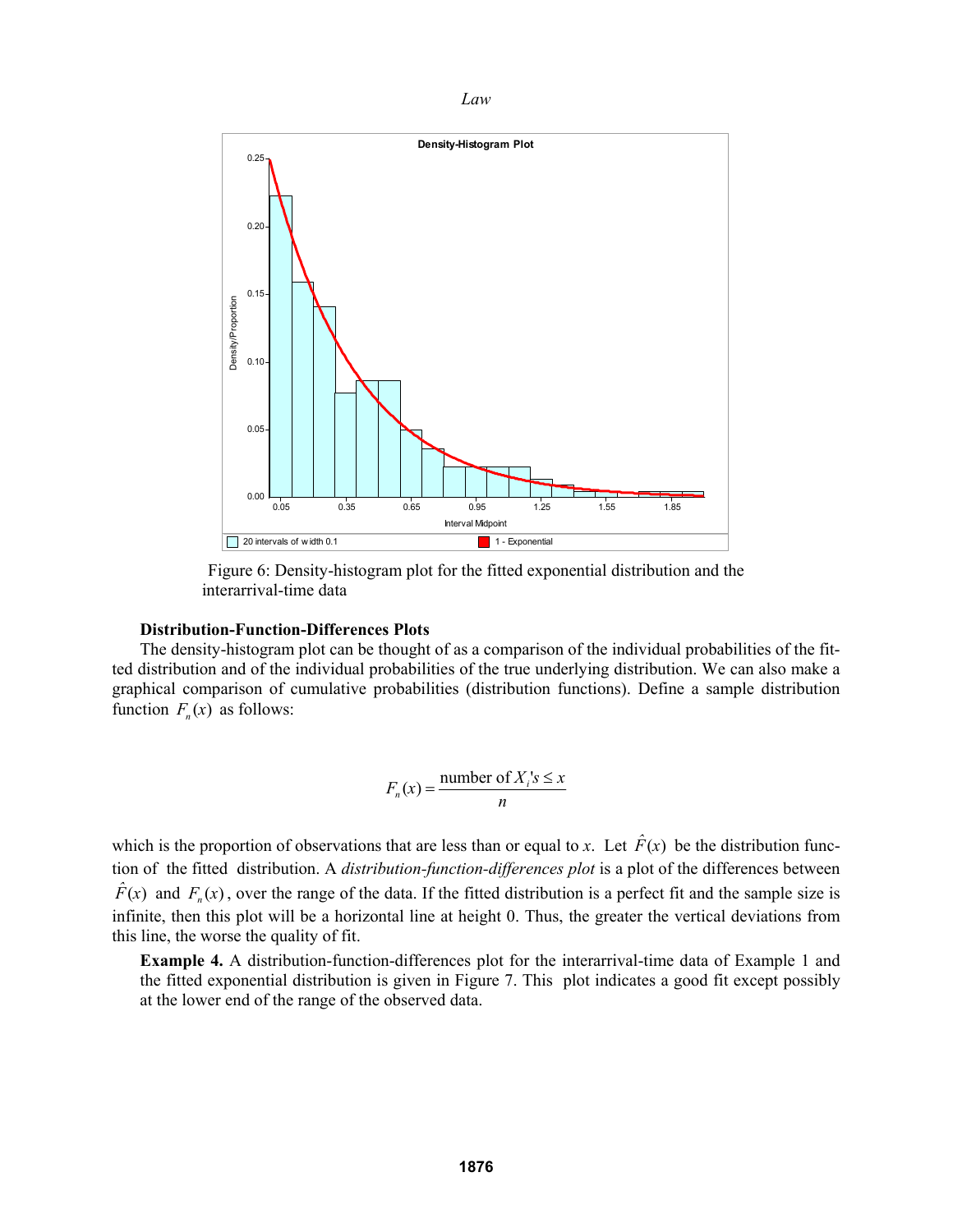

Figure 7: Distribution-function-differences plot for the fitted exponential distribution and the interarrival-time data

#### **4.3.2. Goodness-of-Fit Tests**

A *goodness-of fit test* is a statistical hypothesis test [see, for example, Devore (2011)] that is used to assess formally whether the observations  $X_1, X_2, ..., X_n$  are an independent sample from a particular distribution with distribution function  $\hat{F}$ . That is, a goodness-of fit test can be used to test the following null hypothesis:

H<sub>0</sub>: The  $X_i$ 's are IID random variables with distribution function  $\hat{F}$ 

 We begin our discussion with the *chi-square test*, which can be considered a more formal comparison of a histogram with the fitted density function. To compute the chi-square test statistic, we must first divide the entire range of the fitted distribution into *k* adjacent intervals  $[a_0, a_1)$ ,  $[a_1, a_2)$ , ...,  $[a_{k-1}, a_k)$ . (For Example 5 below,  $a_0 = 0$  and  $a_k = \infty$ .) Then we tally

 $N_i$  = number of  $X_i$ 's in the *j*th interval  $[a_{i-1}, a_i]$ 

for  $j = 1, 2, \ldots, k$ . (Note that  $\sum_{j=1}^{k}$  $\sum_{j=1}^{I \, \mathbf{v}}$  *j*  $N_i = n$ .  $\sum_{j=1}^{n} N_j = n$ .) Next, we compute the expected *proportion*  $p_j$  of the  $X_i$ 's that would fall in the *j*th interval if we were sampling from the fitted distribution, which is

$$
p_j = \int_{a_{j-1}}^{a_j} \hat{f}(x) dx
$$

Finally, we compute the test statistic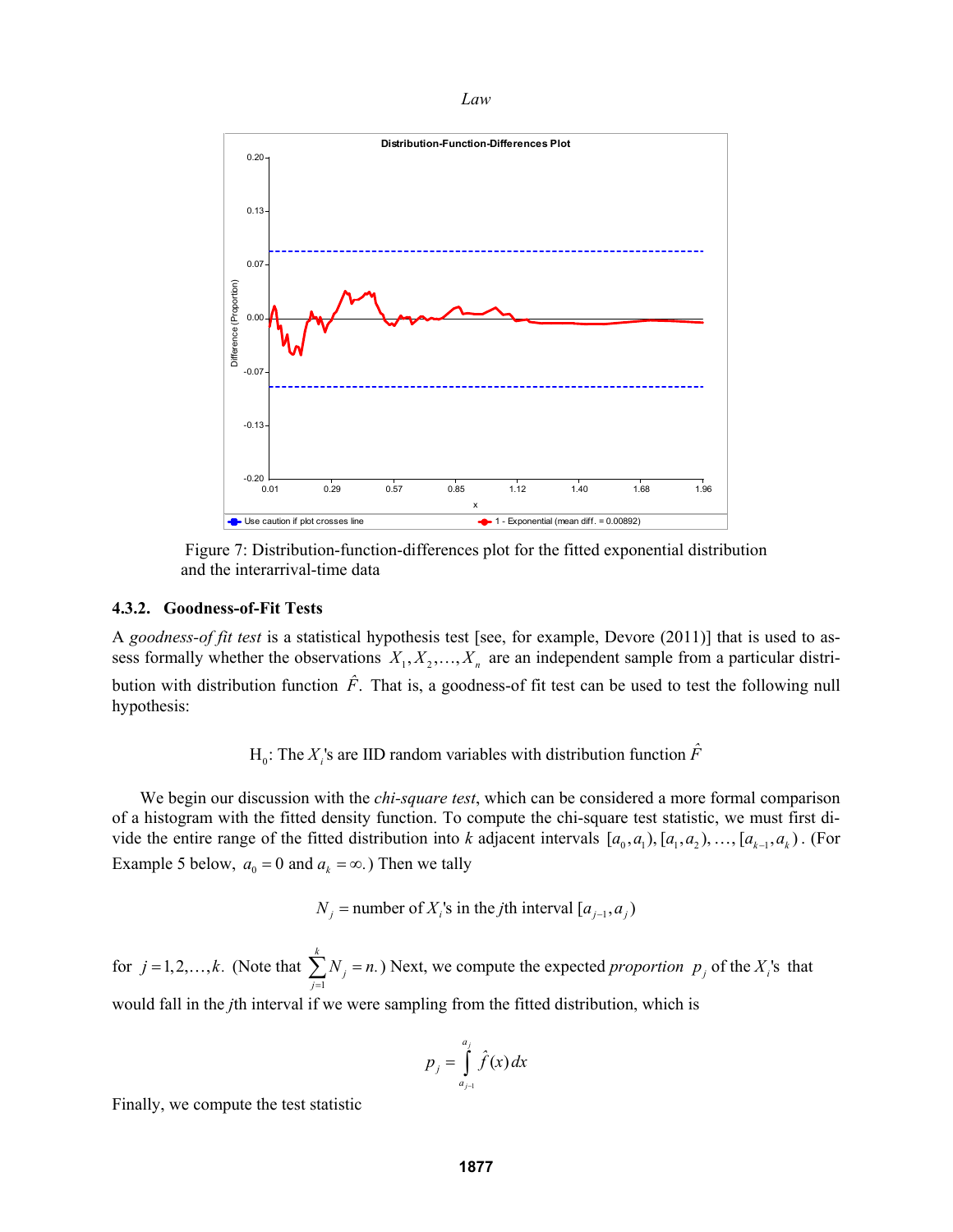$$
\chi^2 = \sum_{j=1}^k \frac{(N_j - np_j)^2}{np_j}
$$

Since  $np_i$  is the expected number of the *n*  $X_i$ 's that would fall in the *j*th interval if H<sub>0</sub> were true, we would expect  $\chi^2$  to be small if the fit were good. Therefore, we reject H<sub>0</sub> if  $\chi^2$  is too large.

Suppose that we would like to perform a test at level  $\alpha$ , where  $\alpha$  is typically 0.05 or 0.10. Let  $\chi^2_{k-1,1-a}$  be the upper  $1-a$  critical point for a chi-square distribution with  $k-1$  degrees of freedom [see, for example, Table T2 on page 717 in Law (2007)]. Then we reject the null hypothesis H<sub>0</sub> at level  $\alpha$  if  $\chi^2 > \chi^2_{k-1,1-a}$ , and we fail to reject H<sub>0</sub> otherwise.

The most troublesome aspect of carrying out the chi-square test is choosing the number and size of the intervals. This is a difficult problem, and no definitive prescription can be given that is guaranteed to produce good results in terms of validity (actual level of the test close to the desired level *α* ) and high power (ability to discriminate between  $\hat{F}$  and the distribution that is really true) for all hypothesized distributions and all sample sizes. There are, however, a few guidelines that are often followed. First, some of the ambiguity in interval selection is eliminated if the intervals are chosen so that  $p_1 = p_2 = \cdots = p_k$ , which is called the *equiprobable approach*. (Thus, under this approach, equal-sized histogram intervals would *not* be used.) For the equiprobable approach, it is also recommended that  $k \ge 3$  and  $np_i \ge 5$  for all *j*. However, these recommendations are not completely definitive. For example, in the case of the *n* = 219 interarrival times of Example 1, these rules would say that *k* should be between 3 and 44, which is a large range of values. The lack of clear prescription for interval selection is the major drawback of the chi-square test. In some situations entirely different conclusions can be reached from the *same* data set depending on how the intervals are specified. The chi-square test nevertheless remains in wide use, since it can be applied to any hypothesized distribution.

**Example 5.** We now use the chi-square test with level  $\alpha = 0.05$  to compare the  $n = 219$  interarrival times of Example 1 with the fitted exponential distribution having distribution function  $\hat{F}(x) = 1 - e^{-x/(0.399)}$  for  $x \ge 0$ . If we form, say,  $k = 20$  intervals with  $p_j = 1/k = 0.05$  for  $j = 1, 2, ..., 20$ , then  $np_i = (219)(0.05) = 10.95$ , so this satisfies the guidelines that the intervals be chosen with equal  $p_i$ 's and  $np_i \ge 5$ . The computations for the test are given in section 6.6.2 of Law (2007) and the value of the test statistic turns out to be  $\chi^2 = 22.188$ . Referring to Table T2 in Law (2007), we see that  $\chi^{2}_{19,0.95} = 30.144$ , which is not exceeded by  $\chi^{2}$ , so we do not reject H<sub>0</sub> at level  $\alpha = 0.05$ . Thus, this test gives us no reason to conclude that our data are poorly fitted by an exponential distribution

with  $\beta = 0.399$ .

We now consider the Kolmogorov-Smirnov (K-S) test, which does not have the troublesome interval specification of the chi-square test. However, it does have its own drawbacks as we will see below. To define the K-S statistic, recall the sample distribution function  $F_n(x)$  from Section 4.3.1. If  $\hat{F}(x)$  is the fitted distribution function, a natural assessment of goodness of fit is some kind of measure of the closeness of the functions  $F_n$  and  $\hat{F}$ . The K-S test statistic  $D_n$  is simply the *largest* (vertical) distance between  $F_n(x)$  and  $\hat{F}(x)$  *for all values of x*, and it can be computed from the following formulas: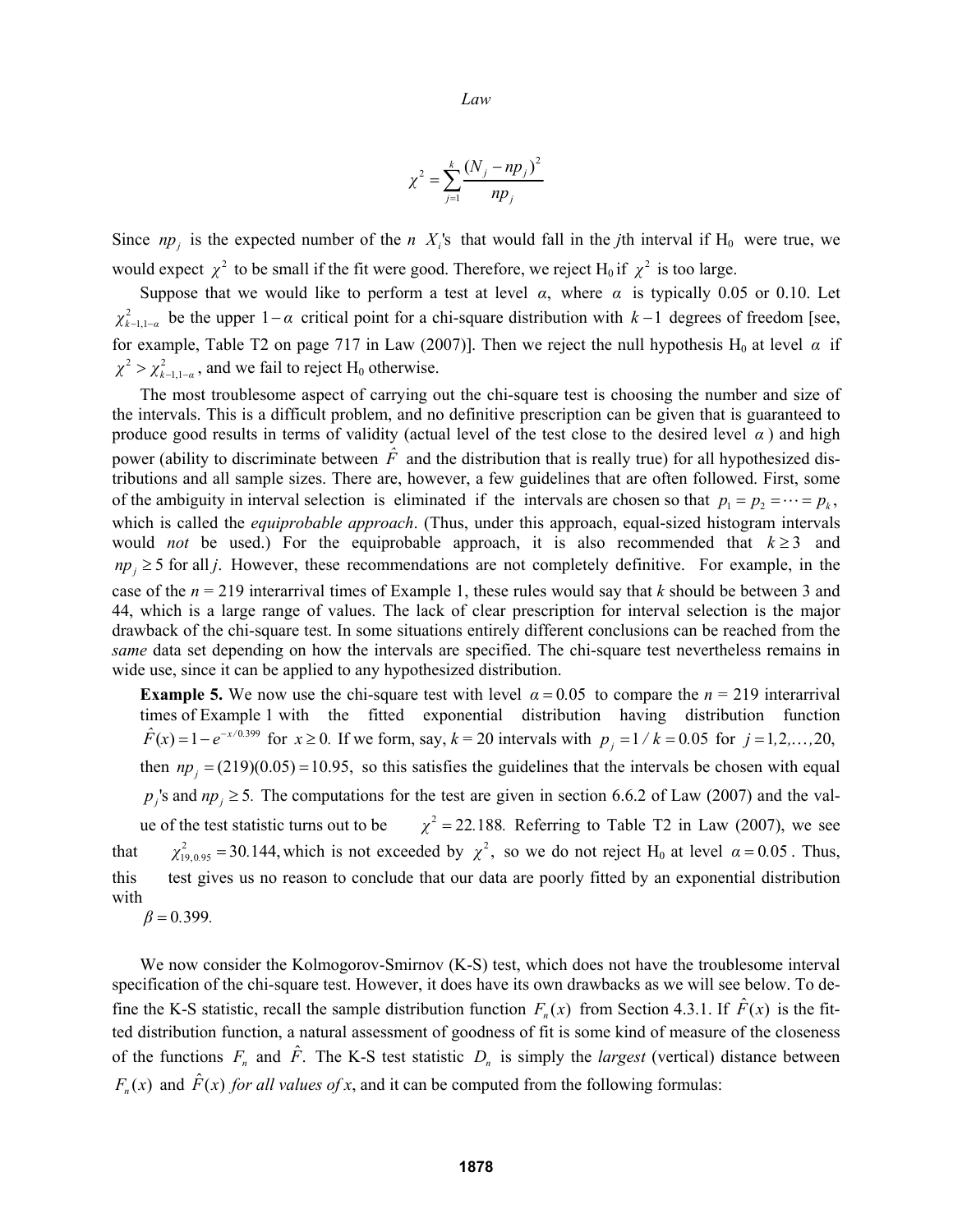$$
D_n^+ = \max_{1 \le i \le n} \left\{ \frac{1}{n} - \hat{F}(X_{(i)}) \right\}, \qquad D_n^- = \max_{1 \le i \le n} \left\{ \hat{F}(X_{(i)}) - \frac{i-1}{n} \right\}
$$

and

$$
D_n = \max\left\{D_n^+, D_n^-\right\}
$$

Clearly, a large value of  $D<sub>n</sub>$  indicates a poor fit, so that the form of the test is to reject the null hypothesis H<sub>0</sub> if *D<sub>n</sub>* exceeds some constant  $d_{n,1-a}$ , where  $\alpha$  is the specified level of the test. The problem is that values of  $d_{n,1-\alpha}$  are available for only certain *continuous* distributions and the values are different for each applicable distribution. In particular, values of  $d_{n,1-a}$  are available for five cases: (1) all parameters of  $\hat{F}$  are known [i.e., none of the parameters of  $\hat{F}$  are estimated in any way from the data, which includes the U(0,1) distribution], (2) normal (lognormal) distribution, (3) exponential distribution, (4) Weibull distribution, and (5) logistic (log-logistic) distribution. Moreover, in the latter three cases parameters of the fitted distributions have to be estimated by the method of maximum likelihood. Unfortunately, these limitations of the K-S test are not at all well known, and people routinely apply the K-S test to all continuous and discrete distributions using the values of  $d_{n,1-\alpha}$  that are only applicable to the allparameters-known case. This results in a precipitous drop in the power (discriminating ability) of the K-S test. More details about the K-S test can be found in Law (2007).

**Example 6.** We now perform the K-S test at level  $\alpha = 0.05$  to determine whether the  $n = 219$  interarrival times are well fit by the exponential distribution having distribution function  $\hat{F}(x) = 1 - e^{-x/(0.399)}$  for  $x \ge 0$ . Using the above formulas we got a test statistic of  $D_{219} = 0.047$ . From Table 6.15 in Law (2007) we computed that  $d_{219,0.95} = 0.073$ , which is not exceeded by the test-statis tic value of 0.047. Therefore, the K-S test gives us no reason to reject the fitted exponential distri bution at level  $\alpha = 0.05$ .

We conclude this section with some general comments about the efficacy of goodness-of-fit tests. In particular, the following are some drawbacks of these tests:

- The null hypothesis  $H_0$  is often false.
- The power of these tests is low for small to moderate sample sizes.
- The power of these tests approaches 1 as the sample size gets large, causing the null hypothesis to be rejected unless the fitted distribution is exactly correct.

#### **5. SELECTING A DISTRIBUTION IN THE ABSENCE OF DATA**

In some simulation studies it may not be possible to collect data on the random variables of interest, so the techniques of Section 4 are not applicable to the problem of selecting corresponding probability distributions. For example, if the system being studied does not currently exist in some form, then collecting data from the system is obviously not possible. This difficulty can also arise for existing systems, if the number of required probability distributions is large and the time available for the simulation study prohibits the necessary data collection and analysis.

 Let us assume that the random quantity of interest is a continuous random variable *X*. It will also be useful to think of this random variable as being the time to perform some task, e.g., the time required to repair a piece of equipment when it fails. The first step in using the triangular distribution approach is to identify an interval  $[a,b]$  (where a and b are real numbers such that  $a < b$ ) in which it is felt that X will lie with probability close to 1; that is,  $P(a \le X \le b) \approx 1$ . To obtain *subjective* estimates of *a* and *b*, subjectmatter experts (SMEs) are asked for their most optimistic and pessimistic estimates, respectively, of the time to perform the task. We next ask the SMEs for their subjective estimate of the most-likely time to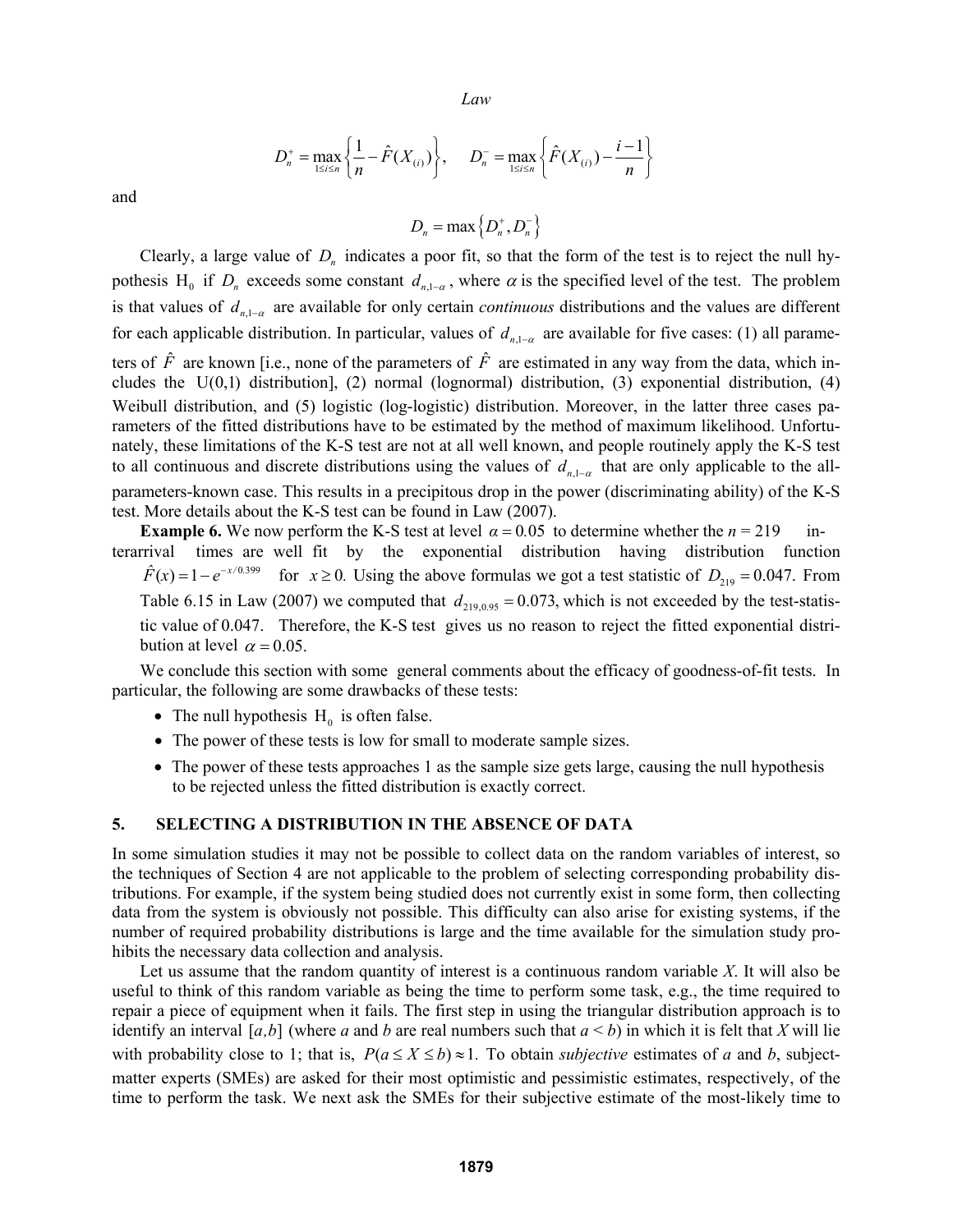perform the task, *m*, which is the mode of the distribution of *X*. Given *a*, *b*, and, *m*, the random variable *X* is then considered to have a triangular distribution on the interval  $[a,b]$  with mode  $m$ , as shown in Figure 8. The height of the triangle above *m* is chosen to make the area under the density function equal to 1.



Figure 8: Triangular density function on the interval  $[a,b]$  with mode *m* 

#### **6. SUMMARY**

We have seen in Section 2 the danger of replacing a probability distribution by its perceived mean value or of using an inappropriate distribution. For the case where data are available, we discussed the two main approaches for representing a source of system randomness, namely, fitting standard theoretical distributions and the use of empirical distributions, and we gave recommendations for when to use each approach. Finally, we showed how the triangular distribution can be used to model a source of randomness such as a task time in the absence of data.

 There is an extensive amount of material available on selecting simulation input probability distributions, and further details on all of the topics covered in this tutorial can be found in Law (2007).

#### **REFERENCES**

Averill M. Law & Associates. 2012. ExpertFit Distribution-Fitting Software, Version 8. Tucson, Arizona.

- Banks, J., J. S. Carson, B. L. Nelson, and D. M. Nicol. 2010. *Discrete-Event System Simulation*. 5th ed. Upper Saddle River, New Jersey: Prentice-Hall, Inc.
- Biller, B. and C. Gunes. 2010. Introduction to Simulation Input Modeling. In *Proceedings of the 2010 Winter Simulation Conference,* edited by B. Johansson, S. Jain, J. Montoya-Torres, J. Hugan, E.

Yucësan, 49-58. Piscataway, New Jersey: Institute of Electrical and Electronic Engineers.

- Devore, J.L. 2011. *Probability and Statistics for Engineering and the Sciences*. 8th ed. Belmont, CA: Duxbury Press.
- Kuhl, M.E., N.M. Steiger, E.K. Lada, M.A. Wagner, and J.R. Wilson. 2009. Introduction to Modeling and Generating Probabilistic Input Processes for Simulation. In *Proceedings of the 2009 Winter Simula tion Conference,* edited by M.D. Rossetti, R.R. Hill, B. Johansson, A. Dunkin, and R.G. Ingalls, 184-202. Piscataway, New Jersey: Institute of Electrical and Electronic Engineers.

Law, A. M. 2007. *Simulation Modeling & Analysis.* 4th ed. New York: McGraw-Hill, Inc.

**AVERILL M. LAW** is President of Averill M. Law & Associates, a company specializing in simulation seminars, simulation consulting, and software. He has been a simulation consultant to numerous organizations including Accenture, ARCO, Boeing, Booz Allen & Hamilton, Defense Modeling and Simulation Office, Federal Express, Hewlett-Packard, Jones Day (law firm), Kimberly-Clark, M&M Mars, Oak Ridge National Lab, 3M, Tropicana, U.S. Air Force, U.S. Army, U.S. Marine Corps, U.S. Navy, Verizon,